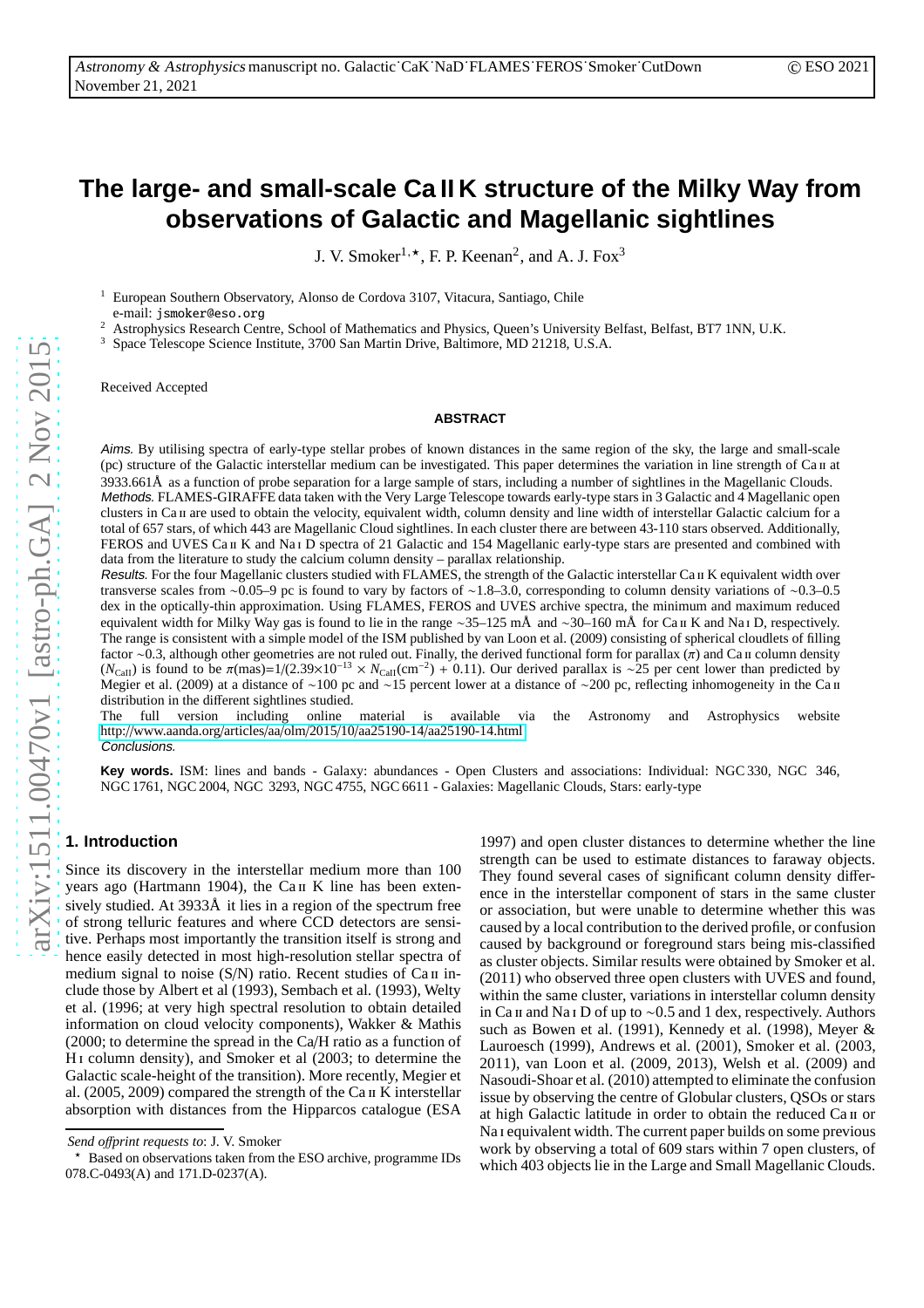

<span id="page-1-5"></span>Fig. 1. FLAMES-GIRAFFE sample: Galactic coordinates of the sightlines for which low-velocity interstellar Ca II K was detected.

By comparison with many previous studies, smaller scales (∼12 arcsec to 27 arcmin corresponding to ∼0.05 to 15 pc) are stud-ied, corresponding to the fieldsize of FLAMES<sup>[1](#page-1-0)</sup> which is  $\sim$ 30 arcmin, but still at a reasonable spectral resolution ( $\sim$ 16 km s<sup>-1</sup>).

Additionally to the small-scale FLAMES observations, the large-scale structure of the Milky Way is studied using FEROS<sup>[2](#page-1-1)</sup> and UVES<sup>[3](#page-1-2)</sup> via the observation in Ca<sub>II</sub> K and Na<sub>I</sub> D of 165 stars in the Magellanic Clouds and 29 within the Galaxy at a resolution of ∼4–8 km s−<sup>1</sup> . Our aim is to determine if current models of the ISM match with the observations.

Section [2](#page-1-3) describes the sample of open clusters and field stars, plus the data reduction and analysis performed to estimate the equivalent width and column density in the Galactic compo-nent in Ca II and/or Na<sub>I</sub> D of the sightlines studied. In Sect. [3](#page-3-0) we give the main results, including figures showing the interstellar profiles of the sightlines studied as well as tables of the component fit parameters. Section [4](#page-3-1) contains the discussion, in particular focusing on the large- and small-scale variation observed in the Ca ii K and Na i D profiles towards the target stars and how variation in the former impacts on the use of the former species as a distance indicator. Using the FEROS and UVES Galactic sightlines plus archive data we determine the parallax – column density relationship for Ca II and other lines and compare with the distance derived using spectroscopic parallax. Finally, Sect.

[5](#page-9-0) contains the summary and suggestions for future work. In what follows we define Low Velocity gas as having absolute values of velocity less than  $\sim$ 35 km s<sup>-1</sup>, intermediate velocity gas with ∼35< *v* <∼90 km s−<sup>1</sup> , and high velocity gas with absolute velocities greater than  $\sim$ 90 km s<sup>-1</sup>.

#### <span id="page-1-3"></span>**2. The sample, data reduction and analysis**

The data on which the current paper is based were extracted from the ESO archive and are FLAMES-GIRAFFE observations towards three open clusters located in the Milky Way, and two in each of the Large and Small Magellanic Clouds, plus FEROS and UVES observations towards stars located in the Magellanic system and Milky Way.

## <span id="page-1-6"></span>2.1. FLAMES-GIRAFFE archive sample towards open clusters in the MW and Magellanic System

The FLAMES data for the seven open clusters were taken from the ESO archive. Data reduction was performed using the ESO FLAMES pipeline within gasgano (Izzo et al. 2004) using calibrations taken on the day following the observation. For some observations the simultaneous calibration fibre was used. The HR2 grating was employed and measurements from a few spectra with the simultaneous calibration fibre enabled shows that the wavelength range was from ∼3850 to 4045Å with a spectral resolution around Ca <sup>II</sup> K of  $R = \lambda/\Delta\lambda \sim 18,500$  or ~16 km s<sup>-1</sup>. The re-binned data from the pipeline were imported into  $IRAF<sup>4</sup>$  $IRAF<sup>4</sup>$  $IRAF<sup>4</sup>$  where they were co-added using median addition within scombine and then read into preso (Howarth et al. 1996). Subsequently, the

<span id="page-1-0"></span><sup>1</sup> FLAMES (Pasquini et al. 2002) is a multi-object, intermediate and high resolution spectrograph, mounted at the VLT/Unit Telescope 2 (Kueyen) at Cerro Paranal, Chile, operated by ESO.

<span id="page-1-1"></span><sup>2</sup> FEROS (Kaufer et al. 1999) is a high-resolution echelle spectrograph, mounted at the 2.2 m Telescope at La Silla, Chile, operated by ESO.

<span id="page-1-2"></span>UVES (Dekker et al. 2000; Smoker et al. 2009) is a a highresolution echelle spectrograph, mounted at the 8.2-m Unit Telescope 2 at Paranal, Chile

<span id="page-1-4"></span><sup>4</sup> iraf is distributed by the National Optical Astronomy Observatories, U.S.A.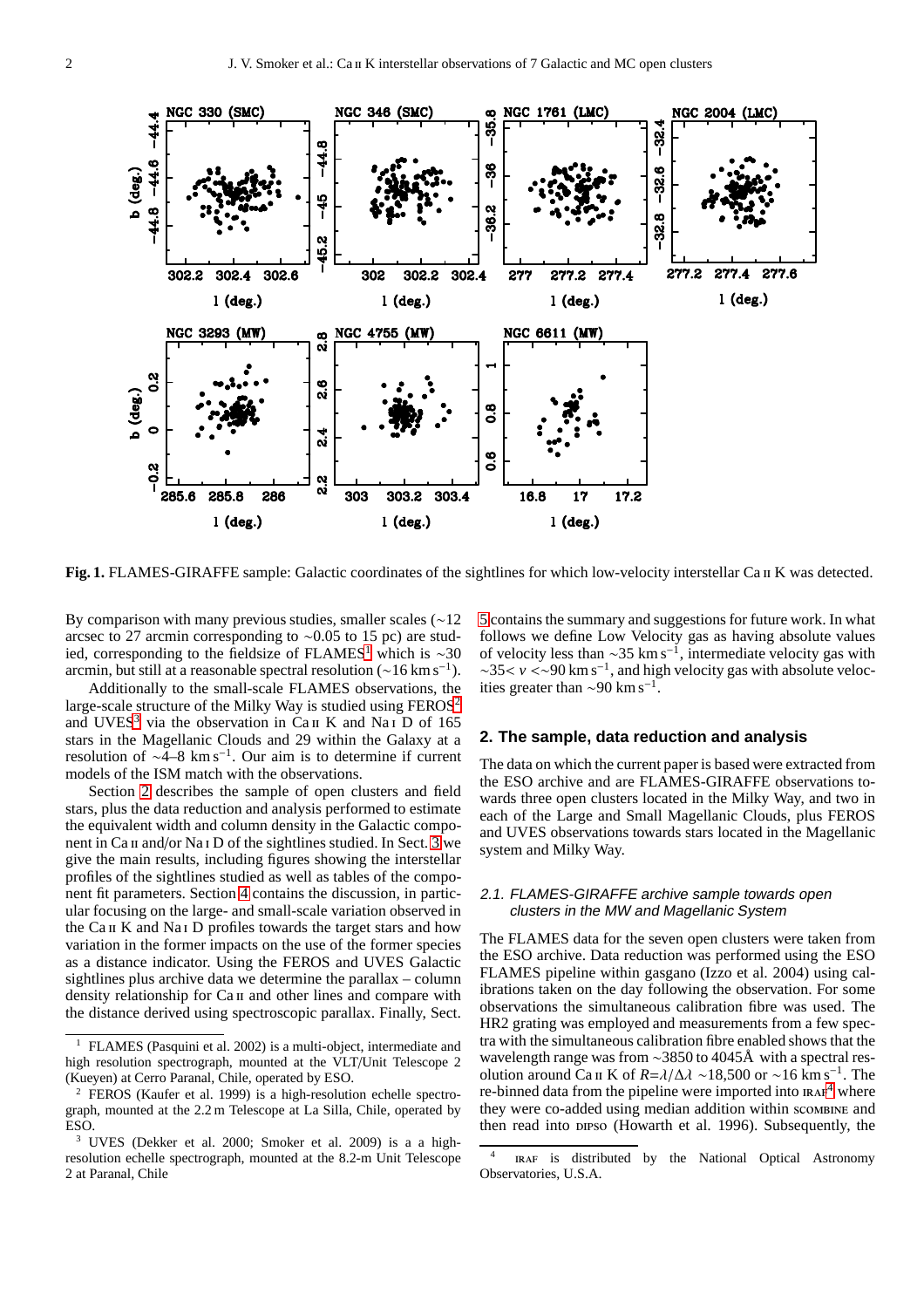spectra were normalised by fitting the continuum in regions bereft of interstellar features, and the signal-to-noise (S/N) ratio measured. At this stage a small number of late-type stars were excluded from the sample as in these cases distinguishing stellar from interstellar lines was problematical. For the earlytype stars the stellar features were normally broad (c.f. Mooney et al. 2002, 2004) and hence easily removed in the normalisation process. Table [1](#page-3-2) shows basic data on the open clusters for which FLAMES data were analysed. Columns 1–5 give the cluster name, alternative name, location (Galactic or Magellanic), Galactic coordinates of the plate centre and distance in kpc. Columns 6–8 give the total exposure time in seconds, median S/N ratio per pixel around Ca II K and the number of stars used in the analysis. This number only includes objects where the Galactic interstellar component was useful and varies from 43 usable spectra for NGC 6611 to 110 for NGC 330, or a total of 609 sightlines with Ca II interstellar measurements. Finally, columns 9–10 give the range of Galactic scales probed with the current measurements, being the minimum or maximum starstar separation at the distance of the cluster. For the Magellanic objects we assumed the scale height of the Galaxy in Ca II K is ∼800 pc (Smoker et al. 2003). Fig. [1](#page-1-5) shows the (*l*, *b*) coordinates of the stars used for each of the clusters. Tables **??** to **??** (available online) show the coordinates and magnitudes of the individual stars on which the FLAMES-MEDUSA fibres were placed.

## 2.2. FEROS and UVES archive data towards the Magellanic system

FEROS and UVES spectra of stars within the Large and Small Magellanic Clouds from several observing runs were also extracted from the ESO archive.

They are typically observations towards bright early-type Oand B- type stars. The Na i D observations are sometimes affected by Na in emission, although this always appears slightly offset from the Galactic absorption and was not fitted when performing profile fits. Telluric correction around the Na i D lines was performed by removing a scaled model of the sky smoothed to the spectral resolution of the observations using  $\frac{1}{2}$ .

The aim of extracting these spectra was to determine the variation in the Ca II and Na<sub>I</sub> D *Galactic* column density over large scales. Authors such as Megier et al. (2009) found large variations in the Ca II K line strength in Galactic open clusters, although could not rule out non-cluster contamination by background and foreground stars. The current observations of Magellanic targets eliminate the distance uncertainty and have median S/N ratios of ~35 and ~80 per pixel in Ca  $\pi$  and Na<sub>1</sub>, respectively. Table **??** (available online) lists details of the 154 Magellanic Cloud targets observed. They are plotted in Fig. [2](#page-2-1) and probe structures of size  $\approx$  5 degrees, and hence act as a useful comparison to FLAMES observations of LMC and SMC targets in Sect. [2.1](#page-1-6) that probe scales of less than ∼30 arcminutes.

#### 2.3. FEROS archive data towards Galactic early-type stars

Data towards Milky Way early-type stars from two observing runs were extracted from the FEROS archive. They are typically observations towards bright early-type O- and B- type stars. Authors such as Struve (1928), Megier et al. (2005, 2009) and references therein) have postulated the use of the Ca II K line strength as a distance indicator for objects close to the Galactic



<span id="page-2-1"></span>**Fig. 2.** Positions on the sky of stars taken from the FEROS and UVES archives used to investigate the large-scale structure variation of interstellar Galactic Ca ii K and Na i D. (a) LMC sample (b) SMC sample.



<span id="page-2-2"></span>**Fig. 3.** Positions on the sky of data taken from the FEROS archive used to investigate the large-scale structure variation of Galactic Ca II K and Na I D and the relationship between parallax and Ca II column density.

plane. Table **??** (available online) lists details of the Milky Way targets observed, with Fig. [3](#page-2-2) showing their sky positions. The median S/N ratio was ∼200 and ∼230 in Ca II and Na I D, respectively. In Sect. [4.6](#page-8-0) these observations are used with archive data to investigate the parallax – column density relationship for Ca ii K.

<span id="page-2-0"></span><sup>5</sup> skycalc is available at https://www.eso.org/observing/etc/skycalc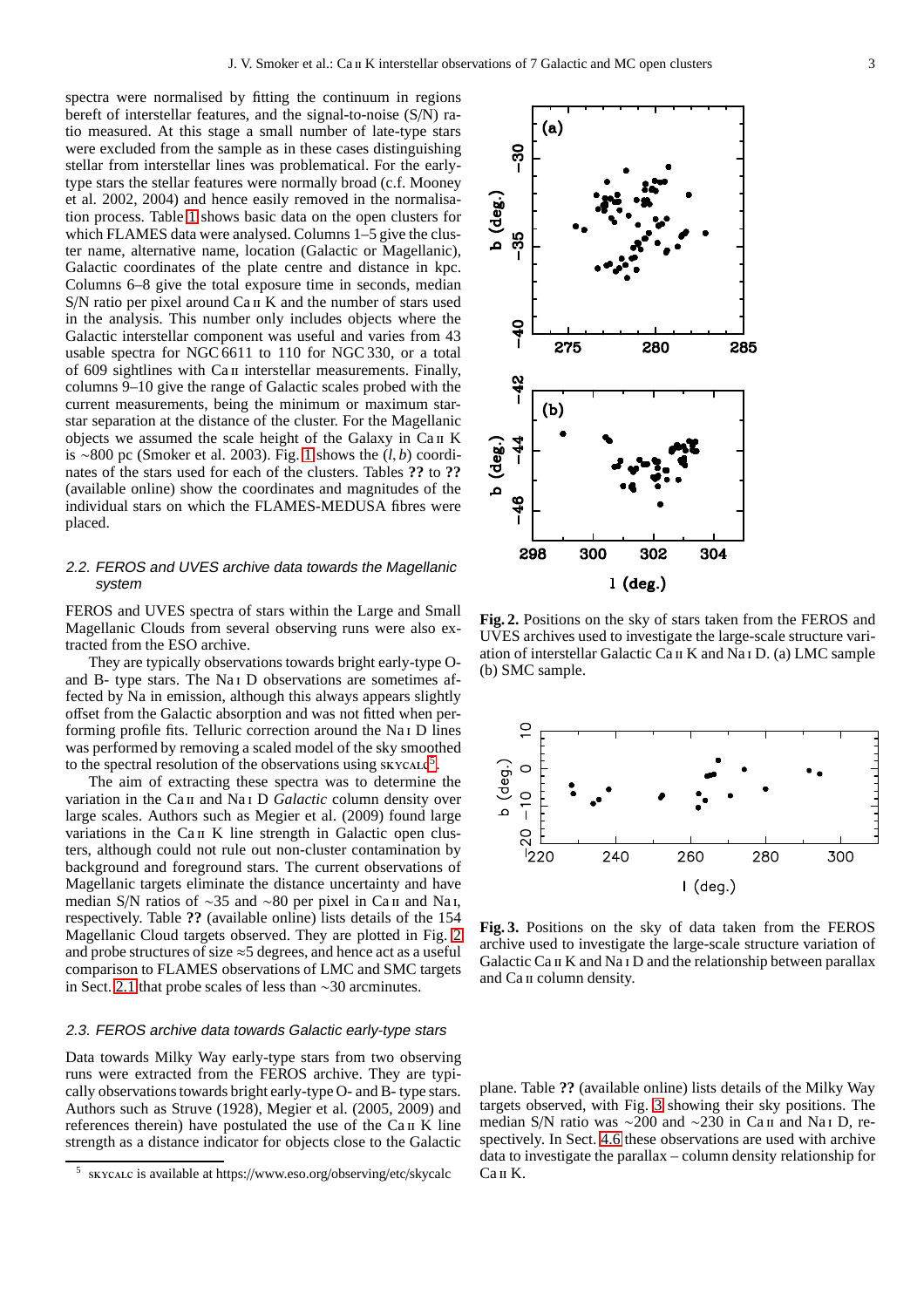<span id="page-3-2"></span>**Table 1.** Open cluster basic data observed with FLAMES sorted in terms of increasing NGC number. Distances to Milky Way clusters are from the WEBDA database with the distances to the LMC and SMC being taken from Keller & Wood (2006). The scales probed column corresponds to the minimum and maximum transverse star-star separation at the distance of the cluster. For the Galactic scales probed by the Magellanic objects we have assumed that the scaleheight of the Galaxy is ∼800 pc (Smoker et al. 2003). Note that the Galactic scales are upper limits, as the ISM absorption can arise anywhere in the line-of-sight between the Earth and the cluster in question.

| Cluster         | Alternative        | Location   | (l,b)            | Dist  | Exp time | Median S/N            | <b>Stars</b> | Scales          | Galactic scales |
|-----------------|--------------------|------------|------------------|-------|----------|-----------------------|--------------|-----------------|-----------------|
|                 | name               |            | $(\text{deg.})$  | (kpc) | (s)      | at Ca <sub>II</sub> K | used         | probed (arcmin) | probed (pc)     |
| <b>NGC 330</b>  | Kron <sub>35</sub> | SMC        | $302.42, -44.66$ | 61    | 13650    | 30                    | 111          | $0.2 - 27.4$    | $0.07 - 9.1$    |
| NGC 346         | Kron 39            | <b>SMC</b> | 302.14, -44.94   | 61    | 6825     | 60                    | 110          | $0.3 - 20.7$    | $0.12 - 8.9$    |
| NGC 1761        | LH <sub>09</sub>   | LMC        | $277.23, -36.07$ | 51    | 13650    | 135                   | 111          | $0.2 - 22.3$    | $0.09 - 8.8$    |
| <b>NGC 2004</b> | <b>KMHK 991</b>    | LMC        | $277.45, -32.63$ | 51    | 13650    | 95                    | 111          | $0.2 - 20.0$    | $0.05 - 4.6$    |
| <b>NGC 3293</b> | Collinder 224      | Galaxy     | $285.85, +0.07$  | 2.327 | 795      | 70                    | 90           | $0.2 - 22.3$    | $0.14 - 15.1$   |
| NGC 4755        | The Jewel Box      | Galaxy     | $303.21 + 2.50$  | 1.976 | 795      | 80                    | 81           | $0.2 - 21.8$    | $0.11 - 12.5$   |
| NGC 6611        | M 16               | Galaxy     | $16.98, +0.80$   | 1.749 | 750      | 50                    | 43           | $0.2 - 23.5$    | $0.10 - 12.0$   |

## 2.4. Data analysis; component fitting

For the Galactic absorption, interstellar components were fitted using both Gaussian fitting using the ELF routine within the DIPSO software package, and also full profile Voigt-profile fitting using vapid (Howarth et al. 2002).

Simultaneous fitting was used for the Ca II H and K line profiles within the whole sample and for Na<sub>I</sub> D<sub>1</sub> and D<sub>2</sub> in the FEROS and UVES datasets. The Ca II H line lies in the wing of H $\epsilon$ , and was hence normalised to provide a profile which could be fitted simultaneously with Ca II K. Examples of Ca II H and K spectra are shown in online Fig. **??**.

ELF gives velocity centroids, full width half maxima and equivalent widths of the interstellar components. In addition, vapid yields estimates of the *b*-values and column densities of the profiles. The wavelength for Ca<sub>II</sub> of 3933.661Å and f-value of 0.627 were taken from Morton et al. (2003, 2004); conversion from Topocentric to the Local Standard of Rest (LSR) reference frame was performed using rv (Wallace & Clayton 1996). We note that due to the spectral resolution of the FLAMES-GIRAFFE data ( $\sim$ 16 km s<sup>-1</sup>) it is likely that the interstellar profiles observed are in fact a superposition of many different components. For example, observations of Galactic gas in Ca II K by Welty et al. (1996) show that the vast majority of components in their sample have *b*-values of between  $0.5-3.0 \text{ km s}^{-1}$ , components that would be unresolved in the current dataset. In total Galactic interstellar profiles towards 609 stars were fitted. Smoker et al. (2015) separately describe the analysis of intermediate and high velocity clouds observed in the spectra towards the Magellanic Cloud targets.

Errors in the interstellar components were estimated using procedures outlined in Hunter et al. (2006). Briefly, these involve changing the column density and *b*-value of each component in turn until the residual in the model-data exceeds  $1\sigma$  in 3 adjacent velocity bins. For the cases where no residual was above the limit even when the change equaled the measurement value, the error was set to the value of the measurement. This most frequently happened in the components with small *b*-values.

Two of the FEROS sample stars (HD 53244 and HD 76728) have very strong stellar lines around Ca II and Na I hence profile fitting was not performed for these objects.

## <span id="page-3-0"></span>**3. Results**

In this section we present the reduced spectra and model fits for the FLAMES-GIRAFFE and FEROS/UVES sample.

## 3.1. FLAMES-GIRAFFE spectra

Figures ?? to ?? (available online) show the Ca II K spectra towards each of the stars in the sample as well as the model fit obtained using Gaussian (ELF) fitting and the (data-model) residual fit. In order to assess the variations in the profiles, Figs. **??** to **??** (also available online) show the 16 star-star pairs in each cluster with the largest differences in equivalent width, with no star being plotted more than once. Tables **??** to **??** (available online) show the corresponding Voigt profile fit results for each of the seven clusters studied.

#### 3.2. FEROS and UVES spectra

Figure ?? (available online) shows the FEROS and UVES Ca II K, Na<sub>I</sub> D and corresponding GASS and LABS Survey 21-cm H i (Kalberla et al. 2005; McClure-Griffiths et al. 2009) spectra towards the 165 Magellanic Cloud and 29 Milky Way stars. The latter data have velocity resolution of  $\sim$ 1 km s<sup>-1</sup>, brightness temperature sensitivity of 0.06–0.07 K and spatial resolution of ∼0.5◦ (LAB) and 16 arcmin (GASS). Tables A16 and A17 show the corresponding profile fits and total column densities derived from the optical data, plus the total derived H i Galactic column density derived from the equation;  $N_{\text{HI}} = 1.823 \times 10^{18} \times \int T_{\text{B}} dv$ , where  $T<sub>B</sub>$  is the detected brightness temperature and  $dv$  is in  $\rm km\,s^{-1}.$ 

Figures **??** and **??** show the 16 Magellanic sightlines pairs in  $Ca<sub>II</sub> K$  and Na<sub>I</sub> D for which there is the greatest difference in column density. Each sightline is only plotted once.

#### <span id="page-3-1"></span>**4. Discussion**

In this section we discuss the composite Ca II K spectra and their comparison with single-dish H i 21-cm observations, the reduced equivalent widths and column densities for the local Ca II gas as a function of sky position, the variation in the equivalent width with sky position and the velocity structure, the Ca/H i and Na/H<sub>I</sub> ratios as a function of  $N(H)$ , the Ca  $\pi/N$ a<sub>I</sub> ratio and finally the parallax  $-$  Ca  $\pi$  column density relationship.

## <span id="page-3-3"></span>4.1. Composite GIRAFFE Ca ii <sup>K</sup> spectra and comparison with  $21$ -cm  $H<sub>I</sub>$  observations

Figure [4](#page-5-0) shows the *composite* Ca<sub>II</sub> K spectra towards each of the seven clusters, formed by median-combining the individual normalised spectra, weighting by the square of the S/N ratio, and boxcar smoothing using a box of 3 pixels. We note that the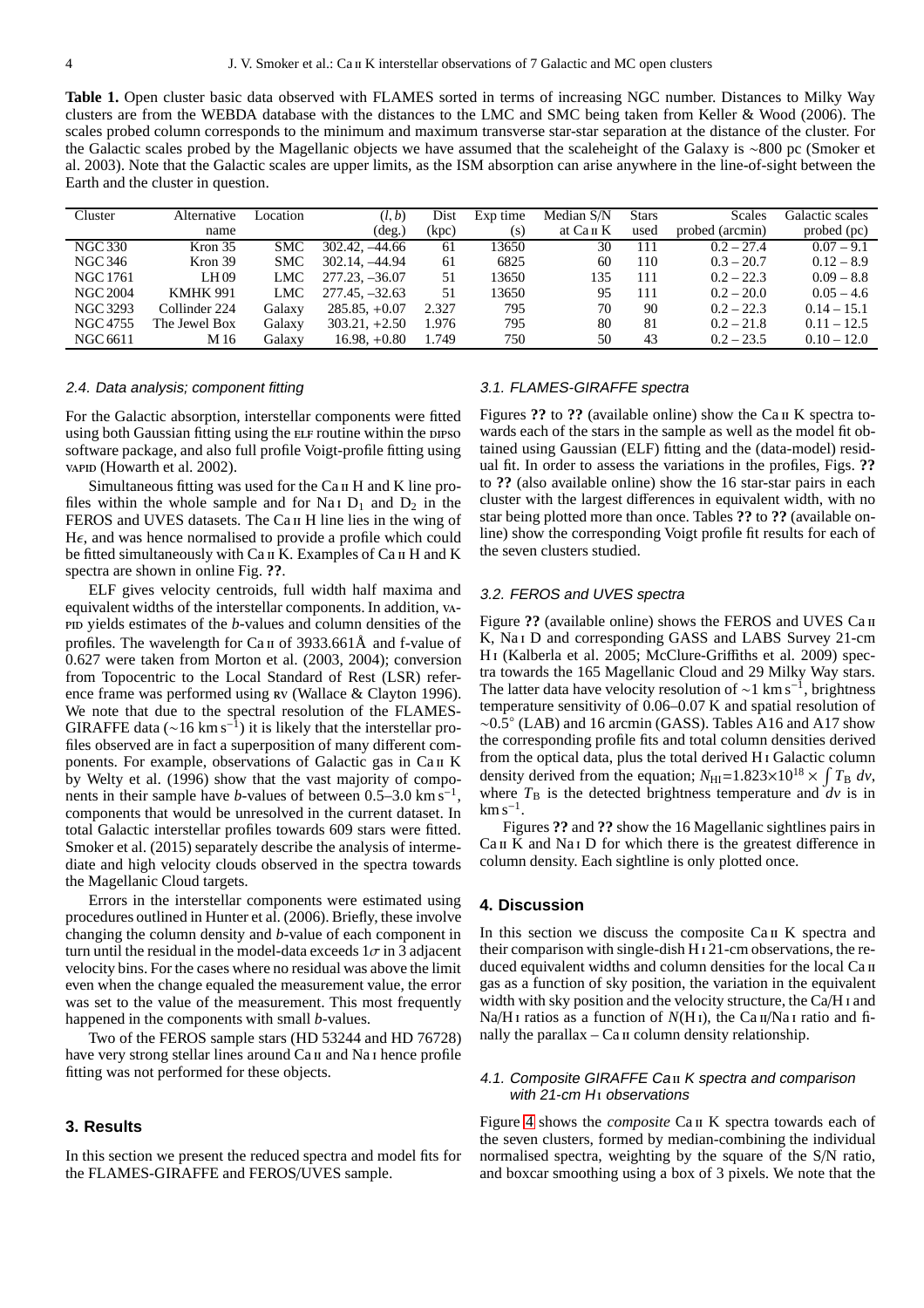FWHM of the arc lines is 4 pixels, so no degradation in resolution occurs due to the smoothing. The composite spectra have S/N ratios ranging from ∼500-1200, and display between 1-2 main components with velocities from  $-35$  to  $+35$  km s<sup>-1</sup>. Also shown in Fig. [4](#page-5-0) are 21-cm H<sub>I</sub> data taken from the LABS and GASS surveys. Tables [2](#page-4-0) and [3](#page-6-0) show the results of component fitting to the composite  $Ca<sub>II</sub> K$  and single-dish H<sub>I</sub> spectra, with values of the abundance  $A = \log(N(Ca)/N(H<sub>I</sub>))$  given. Although the ATCA-Parkes H i survey (Kim et al. 2003) of the Magellanic Clouds covers the LMC, no velocity information is available for the Galactic component.

For the three Galactic clusters the  $H_1$  in emission has significantly more velocity structure than the  $Ca\pi$  in absorption, which is simply a reflection of the difference in path lengths studied, with the clusters being at distances of ∼2-kpc compared with the extent of the Milky Way disc in H<sub>I</sub> that extends beyond a radius of 40-kpc (e.g. Kalberla et al. 2007 and references therein). For three of the four Magellanic clusters, the main lowvelocity peaks observed in the H i spectra are also visible in the Ca II data. The exception is NGC 2004 for which there are two bright H<sub>I</sub> components separated by  $\sim$ 8 km s<sup>-1</sup> plus an IV component at  $+40 \text{ km s}^{-1}$  but for which only one Ca ii component is detected at a spectral resolution of ∼16 km s<sup>−</sup><sup>1</sup> . This Ca ii feature has a FWHM (corrected for instrumental broadening) of ∼27 km s<sup>−</sup><sup>1</sup> , indicative of two or more components (otherwise the kinetic temperature of the gas would be extremely high).

We comment finally on the NGC 1761 interstellar spectra in H i and Ca ii K. In H i there is a weak emission feature at  $\sim$ –20 km s<sup>-1</sup> and another much stronger one at ~3 km s<sup>-1</sup>. The component at –20 km s<sup>-1</sup> has a [Ca  $\pi$ <sub>II</sub>/H<sub>I</sub>] equivalent width/column density ratio approximately 4 times larger than that at  $+3$  km s<sup>-1</sup>. This increasing ratio with velocity is frequently seen and is generally thought to be caused by calcium being liberated from dust into the gas phase in intermediate- and high-velocity gas (e.g. Wakker & Matthis 2000).

## 4.2. Reduced equivalent widths and column densities for Ca II K and Na<sub>I</sub> D and comparison with previous work

Figure **??** (available online) shows the point-to-point variation in total column density and percentage difference in equivalent width as a function of transverse separation for each of the 7 clusters observed with FLAMES. The column densities and equivalent widths were integrated between the velocity limits shown on the figures in order to exclude intermediate- , high- and Magellanic Cloud velocity components. We again note that due to the relatively low spectral resolution of the FLAMES-GIRAFFE dataset, unresolved components are likely to be present that make the column densities very uncertain.

Bowen et al. (1991) and Smoker et al. (2003) find reduced equivalent width (REW) values in the Ca II K line for objects at infinity of ∼110 mÅ (with 95 percent of lines lying between 60- 310 mÅ) and 113 mÅ, respectively, where the REW is defined as EW×sin(*b*). In the current FLAMES-GIRAFFE dataset for the 4 Magellanic clusters in Ca II K we find REW values for Galactic gas ranging from ∼35–125 mÅ (see Table [4\)](#page-6-1), with median values of ∼40–70 mÅ on scales of ∼0.05–6 pc. For the individual stars observed by FEROS and UVES, the corresponding range is ∼30–125 mÅ in Ca ii K and ∼50–155 mÅ in Na i D, with median values of 45 and 100 mÅ, respectively. Figure [5](#page-7-0) shows histogrammes of the REW for low-velocity gas observed in absorption towards four Magellanic clusters, with Fig. [6](#page-7-1) showing the corresponding histogrammes for the Galactic clusters. For the

<span id="page-4-0"></span>Table 2. Ca II ELF fit results for the composite FLAMES-GIRAFFE spectra. Velocities are in the LSR. FWHM velocities are observed and do not take into account instrumental broadening of ∼16 km s<sup>−</sup><sup>1</sup> . Equivalent widths of the Ca ii K lines are in mÅ. See Sect. [4.1](#page-3-3) for details.

| Cluster         | $\mathcal{V}$ | <b>FWHM</b>   | EW       |  |
|-----------------|---------------|---------------|----------|--|
|                 | $(km s^{-1})$ | $(km s^{-1})$ | $(m\AA)$ |  |
| <b>NGC 330</b>  | $-0.3$        | 24.9          | 93.6     |  |
| ,,              | 63.0          | 35.8          | 36.4     |  |
| ,,              | 118.8         | 23.1          | 97.9     |  |
| ,,              | 133.4         | 57.4          | 126.1    |  |
| ,,              | 202.3         | 14.9          | 2.2      |  |
| ,,              | 352.9         | 20.1          | 5.0      |  |
| <b>NGC 346</b>  | 0.0           | 24.6          | 95.8     |  |
| ,,              | 84.7          | 46.8          | 58.2     |  |
| ,,              | 117.3         | 26.5          | 75.4     |  |
| ,,              | 140.5         | 24.0          | 90.8     |  |
| ,,              | 160.2         | 34.5          | 63.2     |  |
| ,,              | 202.2         | 18.5          | 3.9      |  |
| <b>NGC 1761</b> | $-41.9$       | 12.5          | 2.2      |  |
| ,,              | $-19.1$       | 20.1          | 45.1     |  |
| ,,              | 1.6           | 18.1          | 56.9     |  |
| ,,              | 46.6          | 16.3          | 3.3      |  |
| ,,              | 76.1          | 28.6          | 17.0     |  |
| ,,              | 142.1         | 26.7          | 12.8     |  |
| ,,              | 205.0         | 62.1          | 12.1     |  |
| ,,              | 252.8         | 47.6          | 66.7     |  |
| ,,              | 263.4         | 24.4          | 69.9     |  |
| <b>NGC 2004</b> | $-18.8$       | 31.4          | 1.4      |  |
| ,,              | 0.5           | 19.9          | 72.0     |  |
| ,,              | 46.5          | 22.6          | 23.0     |  |
| ,,              | 102.1         | 25.5          | 19.7     |  |
| ,,              | 239.8         | 33.8          | 46.8     |  |
| ,,              | 283.2         | 38.7          | 24.1     |  |
| ,,              | 334.4         | 35.0          | 4.1      |  |
| <b>NGC 3293</b> | $-86.8$       | 77.4          | 9.2      |  |
| ,,              | $-48.6$       | 19.7          | 5.5      |  |
| ,,              | $-9.6$        | 30.9          | 276.1    |  |
| ,,              | 9.9           | 46.6          | 18.5     |  |
| <b>NGC 4755</b> | $-44.3$       | 23.6          | 39.9     |  |
| ,,              | $-21.3$       | 26.0          | 215.9    |  |
| ,,              | $-1.6$        | 18.5          | 96.8     |  |
| <b>NGC 6611</b> | $-48.5$       | 74.2          | 12.6     |  |
| ,,              | $-28.6$       | 14.2          | 3.9      |  |
| ,,              | 2.4           | 14.1          | 24.9     |  |
|                 | 15.8          | 41.2          | 478.3    |  |
| ,,              | 52.5          | 36.6          | 31.5     |  |

MC sightlines the reduced equivalent widths are approximately half the values of those observed in previous work (Bowen et al. 1991), and again indicate large-scale variations in the EW of optical absorption lines.

For the FLAMES-GIRAFFE sightlines, the maximum variation in REW in low-velocity gas over the ∼5 pc field of view is a factor 3.0 for NGC 330 (which has lower S/N ratio than the other sightlines), 1.8 for NGC 346, 1.8 for NGC 1761 and 1.6 for NGC 2004. These variations are somewhat smaller than observed in the intermediate velocity and high velocity gas towards the same sightlines, where the Ca II K REW for example towards NGC 2004 varies by factors exceeding 10 (Smoker et al. 2015). Of course, the IV gas is likely to be at larger distances than the LV gas, hence the transverse scales sampled are bigger. Previous studies of small-scale (∼0.03 pc) structure using binaries or the cores of Globular Clusters (e.g. Meyer & Blades 1996, Lauroesch & Meyer 1999, Lauroesch 2007 and references therein) have found strong variations in Na i D profiles on small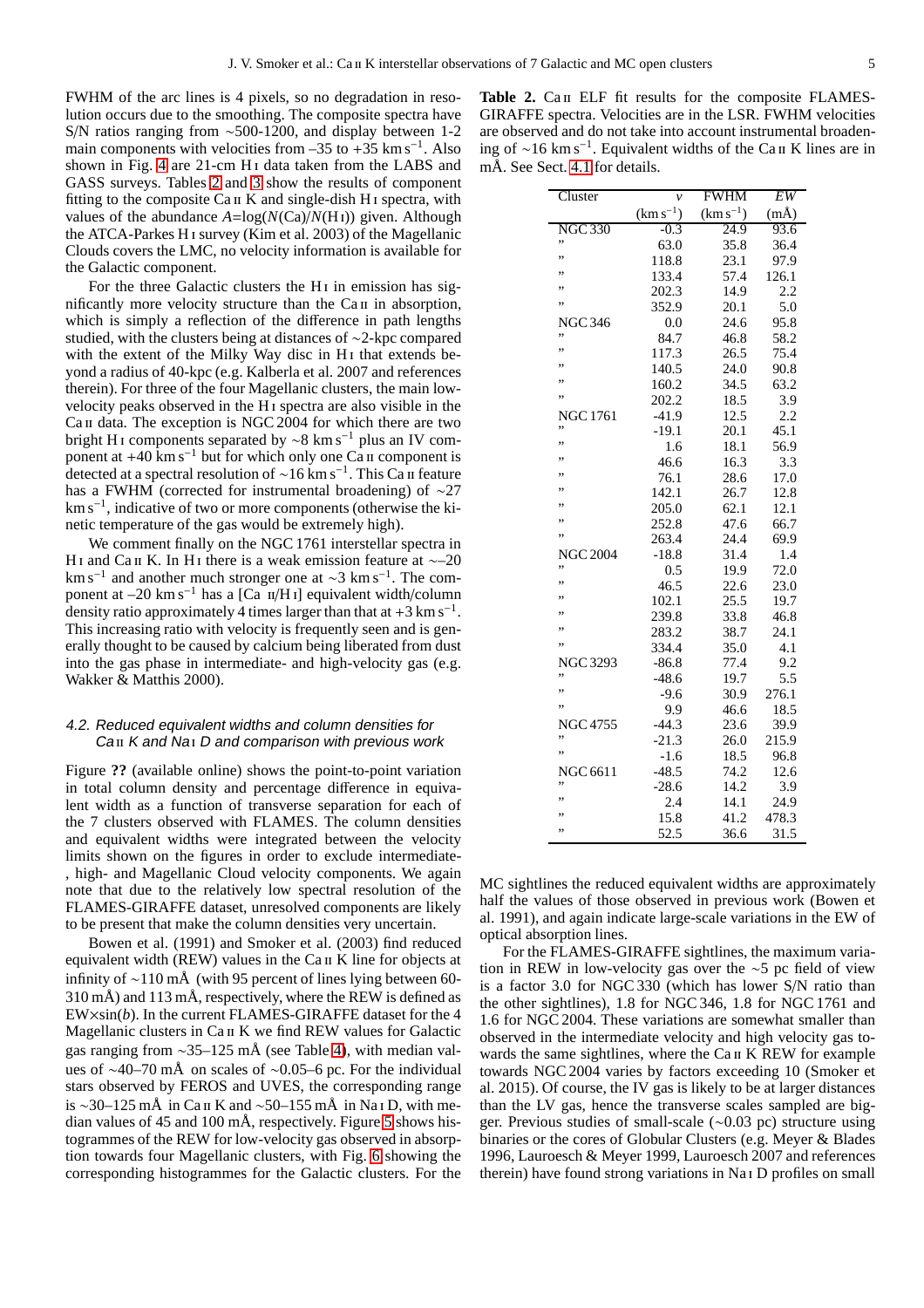

<span id="page-5-0"></span>**Fig. 4.** Top panels: Composite Ca II K spectra towards each of the 7 clusters, formed by median combining the individual fibres after continuum normalisation. Bottom panels: 21-cm H<sub>I</sub> data taken from the GASS (full lines) and LABS survey (dotted lines) towards the FLAMES plate centres. (a) NGC 330 (S/N∼500), (b) NGC 346 (S/N∼900), (c) NGC 1761 (S/N∼1200), (d) NGC 2004 (S/N∼1000), (e) NGC 3293 (S/N∼800), (f) NGC 4755 (S/N∼800), (g) NGC 6611 (S/N∼500). Absorption-line features at ∼50 km s−<sup>1</sup> are caused by IV gas.

scales, but much smaller changes in Ca II K equivalent widths or column densities. The current observations confirm that such equivalent width variations in Ca ii also exist on scales of ∼0.05– 6 pc, with variation of ∼0.3–0.5 dex in the optically thin approximation.

Figure [7](#page-6-2) shows histograms of the reduced equivalent width and reduced column density for the two FEROS/UVESobserved species. For the LMC-only sightlines, 68 percent of the Ca II reduced column densities lie within  $\pm 0.16$  dex of log[ $N(Ca \text{ if } cm^{-2})$ ]=11.85. For the Na<sub>I</sub> data, 68 percent of the reduced column densities lie within  $\pm 0.32$  dex of log[ $N$ (Na<sub>I</sub> cm<sup>−</sup><sup>2</sup> )]=11.93, reflecting the generally higher clumpiness of this neutral species compared with Ca II. Finally, Fig. [8](#page-8-1) shows the sightlines that display the biggest and smallest reduced equivalent width values for the low velocity gas in Ca II K and Na<sub>I</sub> D for the Magellanic Cloud targets.

For over fifty years astronomers have thought that hierarchical structures and turbulence exist in the ISM (von Weizsacker 1951; von Hoerner 1951; see reviews by Elmegreen & Scalo 2004, Dickey 2007, Hennebelle & Falgarone 2012 and Falceta-Goncalves et al. 2014). The power spectrum of the ISM has often been used to provide coarse-scale information on structures present in the ISM and indicate how much material is present at each scale. However, it provides little information about the shape of the structures themselves, i.e. very different structures can produce similar power spectra (Chappell & Scalo 2001). In any case, with the incompletely-sampled FLAMES and FEROS data we cannot obtain a reliable power spectrum of the column density variations. Hence we restrict ourselves to a comparison between our work and the similar observational and theoretical study of Van Loon et al. (2009). Their observations towards  $\omega$ Cen found that the real fluctuations in the column density maps over scales of half a degree were  $7$  per cent in  $Ca<sub>II</sub>$  (1 stan-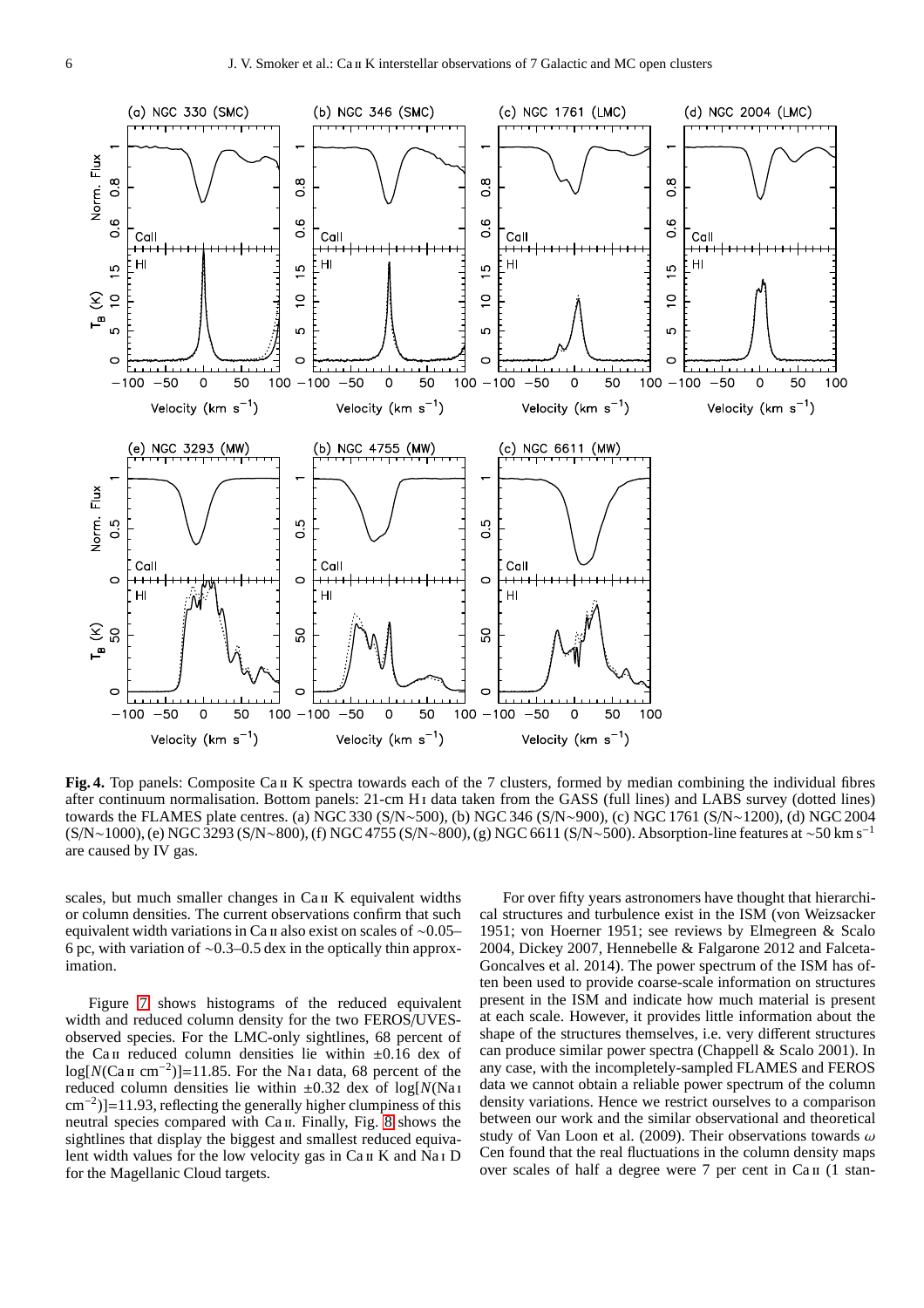Table 3. H<sub>I</sub> fit results for the LABS spectrum at the coordinate of the centre of the FLAMES-GIRAFFE pointing for the Magellanic objects. See Sect. [4.1](#page-3-3) for details.

<span id="page-6-0"></span>

| Cluster         | $\mathcal{V}$ | <b>FWHM</b>   | $T_{\rm peak}$ | $N_{\rm HI}$ |  |
|-----------------|---------------|---------------|----------------|--------------|--|
|                 | $(km s^{-1})$ | $(km s^{-1})$ | (K)            | $(cm^{-2})$  |  |
| <b>NGC 330</b>  | $-0.5$        | 5.4           | 10.5           | 20.0         |  |
| ,,              | 1.7           | 16.7          | 6.1            | 20.3         |  |
| ,,              | 114.8         | 30.3          | 22.3           | 21.1         |  |
| ,,              | 123.3         | 19.6          | 34.8           | 21.1         |  |
| ,,              | 159.5         | 30.6          | 49.2           | 21.5         |  |
| <b>NGC 346</b>  | -0.4          | 6.1           | 7.5            | 19.9         |  |
| ,,              | 0.0           | 2.5           | 5.2            | 19.4         |  |
| ,,              | 0.3           | 20.0          | 4.2            | 20.2         |  |
| ,,              | 99.1          | 15.3          | 1.4            | 19.6         |  |
| ,,              | 122.9         | 20.8          | 18.8           | 20.9         |  |
| ,,              | 158.5         | 23.4          | 47.1           | 21.3         |  |
| ,,              | 173.3         | 24.1          | 24.1           | 21.1         |  |
| <b>NGC 1761</b> | $-19.9$       | 11.3          | 1.8            | 19.6         |  |
| ,,              | 3.0           | 18.4          | 7.5            | 20.4         |  |
| ,,              | 5.0           | 6.2           | 3.7            | 19.7         |  |
| ,,              | 256.8         | 12.0          | 1.5            | 19.6         |  |
| ,,              | 278.7         | 44.5          | 10.1           | 20.9         |  |
| ,,              | 280.1         | 21.3          | 36.5           | 21.2         |  |
| <b>NGC 2004</b> | $-3.1$        | 12.9          | 11.3           | 20.5         |  |
| ,,              | 5.9           | 6.1           | 7.0            | 19.9         |  |
| ,,              | 7.4           | 14.8          | 3.4            | 20.0         |  |
| ,,              | 269.2         | 43.5          | 3.5            | 20.5         |  |
| ,,              | 297.7         | 22.6          | 8.3            | 20.6         |  |
| ,,              | 287.2         | 16.5          | 6.8            | 20.3         |  |
| ,,              | 331.6         | 23.4          | 0.7            | 19.5         |  |

dard deviation). The fluctuations detected in  $Ca<sub>II</sub> K$  are shown in Table [4](#page-6-1) for our seven clusters. In the case of the Magellanic clusters, the  $1\sigma$  variation in equivalent width for the FLAMESobserved field-of-view ranges from 9–15 per cent (for NGC 330 and NGC 346, respectively) for Ca II in the gas phase with velocities between -35 and +35 km s<sup>-1</sup>. For the three Galactic clusters the variation is 63 percent (NGC 3293), 10 per cent (NGC 4755) and 15 per cent for NGC 6611. These are upper limits, not taking into account the errors on the measurements. For the FEROS/UVES spectra which span tens of degrees on the plane of the sky, the variation in column density is unsurprisingly much larger, being ∼51 per cent in Ca II.

Van Loon et al. (2009) presented a simple model of the ISM as a collection of spherical cloudlets with filling factor 0.3 and sizes between 1 AU and 10 pc (their Appendix B). The model predicts observed fluctuations in the column density of the ISM on scales of 0.5 degrees of 0.1–0.2, consistent with our observed values. However, other physical forms of the ISM such as sheets or filaments may also be consistent with the observed variations (e.g. Heiles 1997, Gómez & Vázquez-Semadeni 2014 and refs. therein). Indeed, Herschel observations of molecular clouds have detected a wealth of filaments towards the Gould Belt, with typical widths of around  $0.1$  pc (André et al. 2010), although to our knowledge there are no existing optical absorption line data that show filaments of such size in the warm ISM.

## 4.3. Variation in the Galactic velocity centroid and component structure

Figures **??** to **??** (available online) show the velocity centroid of the main Galactic Ca ii K component for each of the clusters observed with FLAMES-GIRAFFE. There are hints of gradients in the velocity centroid for this low-velocity component

<span id="page-6-1"></span>**Table 4.** Reduced equivalent width values for Galactic (lowvelocity) gas using stellar probes. Minimum, maximum, median and 1-sigma variations values are shown for each dataset. The cluster objects are FLAMES-GIRAFFE observations and the field objects FEROS and UVES observations.

| Cluster         | <b>Species</b> | $REW_{Min}$ | $REW_{Max}$ | $REW_{Med}$ | $\sigma$ |
|-----------------|----------------|-------------|-------------|-------------|----------|
|                 |                | $(m\AA)$    | $(m\AA)$    | $(m\AA)$    | (mÅ)     |
| <b>NGC 330</b>  | Сап            | 36.9        | 111.3       | 64.5        | 10.0     |
| <b>NGC 346</b>  | Сап            | 46.7        | 87.8        | 68.0        | 6.3      |
| <b>NGC 1761</b> | Сап            | 46.1        | 81.6        | 60.2        | 7.6      |
| <b>NGC 2004</b> | Сап            | 28.3        | 49.1        | 39.9        | 7.9      |
| <b>NGC 3293</b> | Сап            | 0.03        | 1.54        | 0.41        | 0.26     |
| NGC 4755        | Сап            | 12.0        | 26.2        | 15.3        | 1.5      |
| <b>NGC 6611</b> | Сап            | 4.8         | 11.8        | 7.8         | 1.2      |
| Mag. field      | Сап            | 27.9        | 138.8       | 56.8        | 29.3     |



<span id="page-6-2"></span>**Fig. 7.** Histogrammes showing the reduced equivalent width (REW) (panels (a) and (c)), and reduced column density (panels (b) and (d)) for  $Ca$  ii K and Na i D data from the Magellanic FEROS and UVES sample for gas with LSR velocities between  $-35$  and  $+35$  km s<sup>-1</sup>. Note that a number of targets do not have REW measurements due to the presence of stellar lines. See Table 9 for details.

in the GIRAFFE data only towards NGC 1761 (north to south in Galactic coordinates with a magnitude of a few  $km s^{-1}$ ) and towards NGC 2004 (north-west to south-east of a few km s<sup>−1</sup> over a 0.5 degree field). These probe Galactic gas with maximum transverse scales of ∼5 pc. Figures **??** and **??** show the corresponding plots for the LV gas for the Magellanic stars observed with FEROS. The SMC clusters NGC 330 and NGC 346 are generally well fitted by only one component at low velocities, although in particular for NGC 330 there are sometimes indications of two-component structure that would need a better S/N ratio and/or spectral resolution to resolve. Considering the LMC clusters, for NGC 1761 there are generally two strong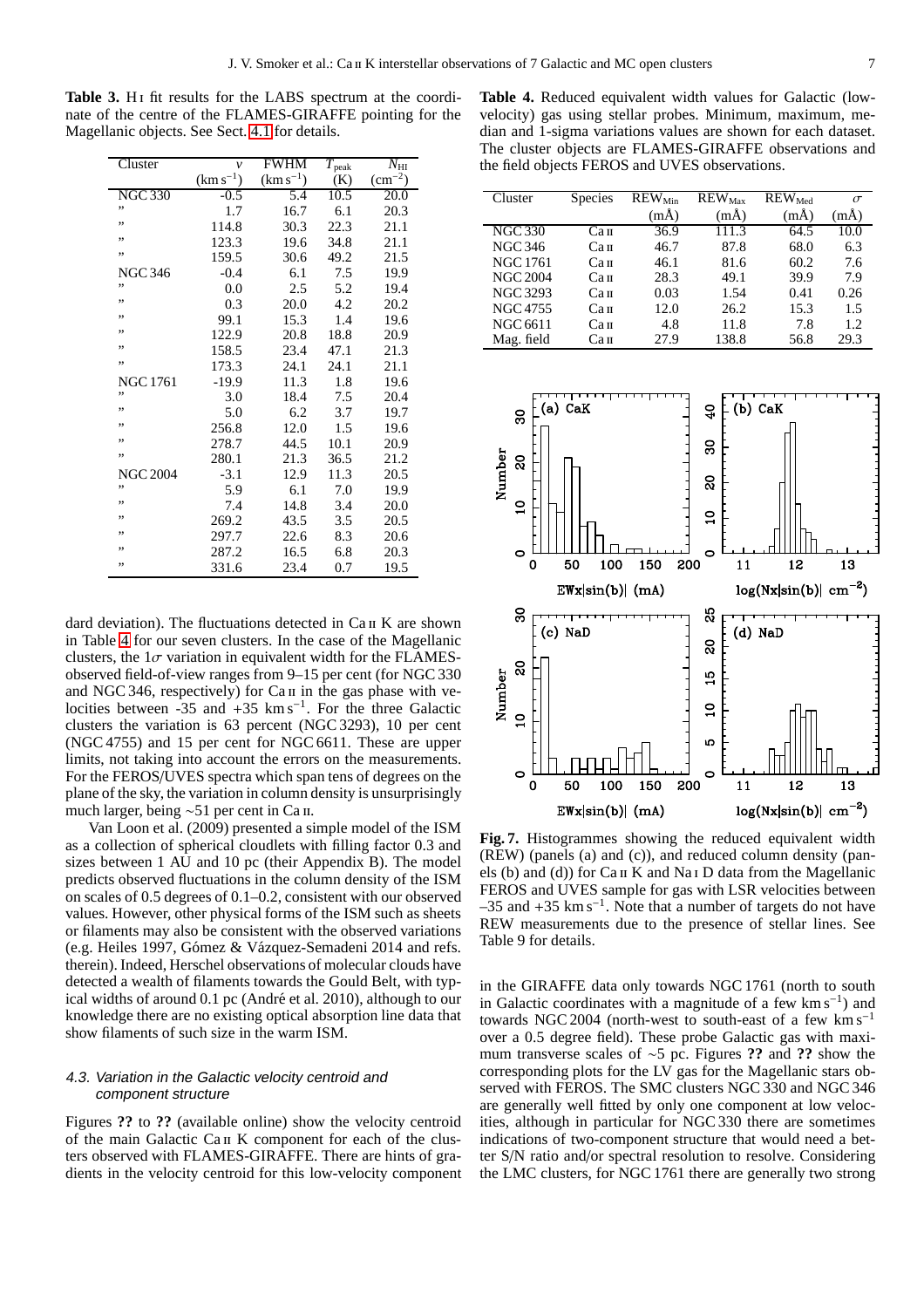

<span id="page-7-0"></span>Fig. 5. Panels (a)-(d) Histogrammes of reduced equivalent width in the Ca II K interstellar line for Magellanic open clusters NGC 330, NGC 346, NGC 1761 and NGC 2004. The integration limits are the same as in Fig. **??**.



<span id="page-7-1"></span>**Fig. 6.** Panels (a)-(c) Histogrammes of reduced equivalent width in the Ca II K interstellar line for Milky Way clusters NGC 3293. NGC 4755, NGC 6611. The integration limits are the same as in Fig. **??**

low-velocity components, and one for NGC 2004 (although both frequently show intermediate and high-velocity gas, discussed in Smoker et al. 2015). For the Galactic clusters, NGC 3293 can often be fit with a single component (e.g. Star 2372 in Fig. **??**), although the residuals in other sightlines (e.g. Star 2341) imply another component may be needed, and in yet other sightlines (e.g. Star 2303) there is clearly more than one component. Nevertheless, the overall shape of the Ca II K profile is similar in all sightlines. More variation in profile shape is apparent towards Galactic cluster NGC 4755, with all sightlines needing two or three components to be well-fitted. Finally, towards NGC 6611 there is also a large variation in the two to four interstellar components present.

## 4.4.  $Ca<sub>II</sub>/H<sub>I</sub>$  and Na $I/H<sub>I</sub>$  ratios in the Galactic ISM from observations of stars in the Magellanic Clouds

Values of the estimated Galactic Ca ii and Na i abundances *A* were derived from  $\log(N_{\text{opt}})/\log(N_{\text{HI}})$  (where N<sub>opt</sub> is the column density of either  $Ca_{II}$  or Na<sub>I</sub>). Figures [9\(](#page-8-2)a) and (b) show the corresponding fits of *A* against *N*<sub>HI</sub> for Ca<sub>II</sub> and Na<sub>I</sub> respectively, with the best-fitting lines from Wakker & Mathis (2000) overlaid. We note that Wakker & Mathis only plotted data up to log[N(H<sub>1</sub> cm<sup>-2</sup>)]∼21.4, and that for the current dataset ionisation effects have not been taken into account. Neither has  $H_2$  nor the large difference in resolution between the optical and H i observations. For both Ca II and Na I, at column densities smaller

than  $\log[N(H_1)] = 21.4$ , the values of *A* lie within the  $1\sigma$  scatter of 0.42 and 0.52 dex, respectively, given in Wakker & Mathis  $(2000)$ . However, at higher H<sub>1</sub> column densities the extrapolation of the best fit of Wakker & Mathis (2000) lies ∼1 dex above the observed *A* values for Ca ii. Also, the scatter in *A* for Na i markedly increases at high values of H<sub>1</sub>. This may be caused in part by saturation effects, and ideally the current sightlines should be re-observed in Na<sub>I</sub> at 3303Å to eliminate this possibility.

## 4.5. The Ca II/Na I ratio in the FEROS/UVES Magellanic sightlines

For LV gas the [Ca  $\pi$ /Na i] ratio ranges from ~–0.9 to +0.6 dex which is within the range of –0.1 to 100 derived for example by Siluk & Silk (1974) and Vallerga et al. (1993). The Ca $\pi/Na$  i column density ratio is a common diagnostic of the ISM (Hobbs 1975; Welty et al. 1999; van Loon et al. 2009; Welsh et al. 2009 amongst others), due to the fact that Ca shows a large range in depletion, depending on the temperature and presence of dust (e.g. Bertin et al. 1993). Welty et al. (1999) note that if  $Ca$   $\pi$  is the dominant species, then the ratio  $[Ca<sub>II</sub>/Na<sub>I</sub>]$  depends primarily on the Ca depletion and the temperature. In warm gas (T∼3000 K), Ca<sub>I</sub> is enhanced and C<sub>a</sub> III can also be a major contributor to the total Ca column density (Sembach et al. 2000). Figure [10](#page-8-3) shows this ratio plotted against Ca ii K column density for the FEROS and UVES Magellanic sightlines only. A weak trend in increas-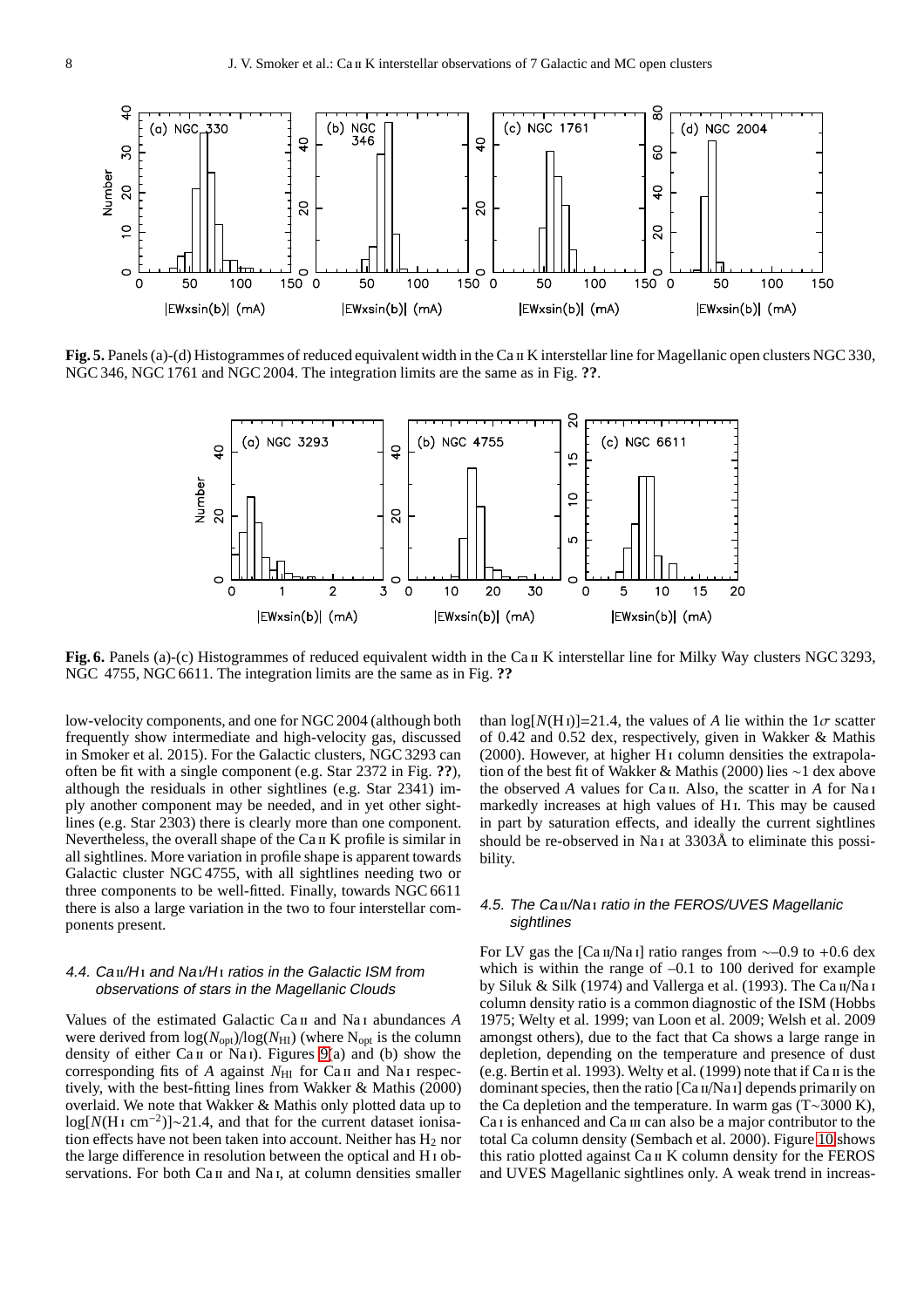

<span id="page-8-1"></span>Fig. 8. FEROS and UVES spectra. Top panel: Ca II spectra of Magellanic targets for the sightlines that have largest and smallest reduced equivalent widths between –35 and +35 km s<sup>-1</sup>. One star is from the SMC and one from the LMC although we are probing Galactic gas. Bottom panel: Corresponding data for the same two stars for Na<sub>I</sub> D. Filled lines: LHA 115-S 23 (SMC). Dotted lines: SK -67 256 (LMC).



<span id="page-8-2"></span>**Fig. 9.** *A* vs *N*(H i) for FEROS and UVES Magellanic sightlines for gas with LSR velocities between  $-35$  and  $+35$  km s<sup>-1</sup>. The full lines are from Wakker & Mathis (2000) (a)  $Ca \pi K$ . (b) Na i D.



<span id="page-8-3"></span>Fig. 10. [Ca II K/Na I D] ratio plotted against log[Ca II K] for low velocity gas for the FEROS and UVES Magellanic sightlines only.

ing  $[Ca<sub>II</sub>/Na<sub>I</sub>]$  with  $Ca<sub>II</sub> K$  column density is present, although this could be in part explained by saturation issues. A future paper will look at these and other data in more detail to investigate the [Ca II/Na I] ratio as a function of velocity (the Routly-Spitzer effect; Routly & Spitzer 1952, Vallerga et al. 1993).

Figure [11](#page-9-1) shows the FEROS and UVES-observed [Ca II/Na I] ratio for low-velocity gas, derived using Magellanic objects, as a function of H<sub>I</sub> column density for LV gas as obtained from the LABS survey. There is an anti-correlation between the two quantities, explained by the fact that the neutral species Na i and H<sub>I</sub> both probe cooler parts of the ISM than Ca II which tends to be depleted onto dust as the H i column density increases.

## <span id="page-8-0"></span>4.6. The parallax  $-$  column density correlation for Ca $\scriptstyle\rm II$  and other species

Authors including Beals & Oke (1953), Megier et al. (2005,  $2009$ ) and Welsh et al. (2010) find a slowly-increasing  $Ca<sub>II</sub>$ equivalent width with increasing distance, although with a large scatter. At distances greatly exceeding 100 pc, Welsh et al. (1997) note that the increase in column density is more associated with the number of clouds sampled along a particular sightline as opposed to the actual distance. Figure [12\(](#page-10-0)a) shows the Hipparcos parallax plotted against the log of the Ca II K column density for all the objects in the current paper for which both quantities are available. Additionally, we have used results from Sembach et al. (1993), Hunter et al. (2006) and Smoker et al. (2011) to produce a sample of 125 sightlines with parallaxes ranging from ∼11 mas down to zero. Superimposed on the plot is the best-fit line from Megier et al. (2009) which has the form  $\pi$ =1/(2.29×10<sup>-13</sup>×*N*<sub>CaII</sub> + 0.77) (n=262), where *N*<sub>CaII</sub> is in cm<sup>-2</sup>. At small distances (large values of parallax), the equation from Megier et al. predicts larger parallaxes at a given  $log(N_{CaII})$  than observed in our present dataset, ranging from a ∼25 per cent difference at 100 pc distance, to ∼15 per cent at 200 pc. This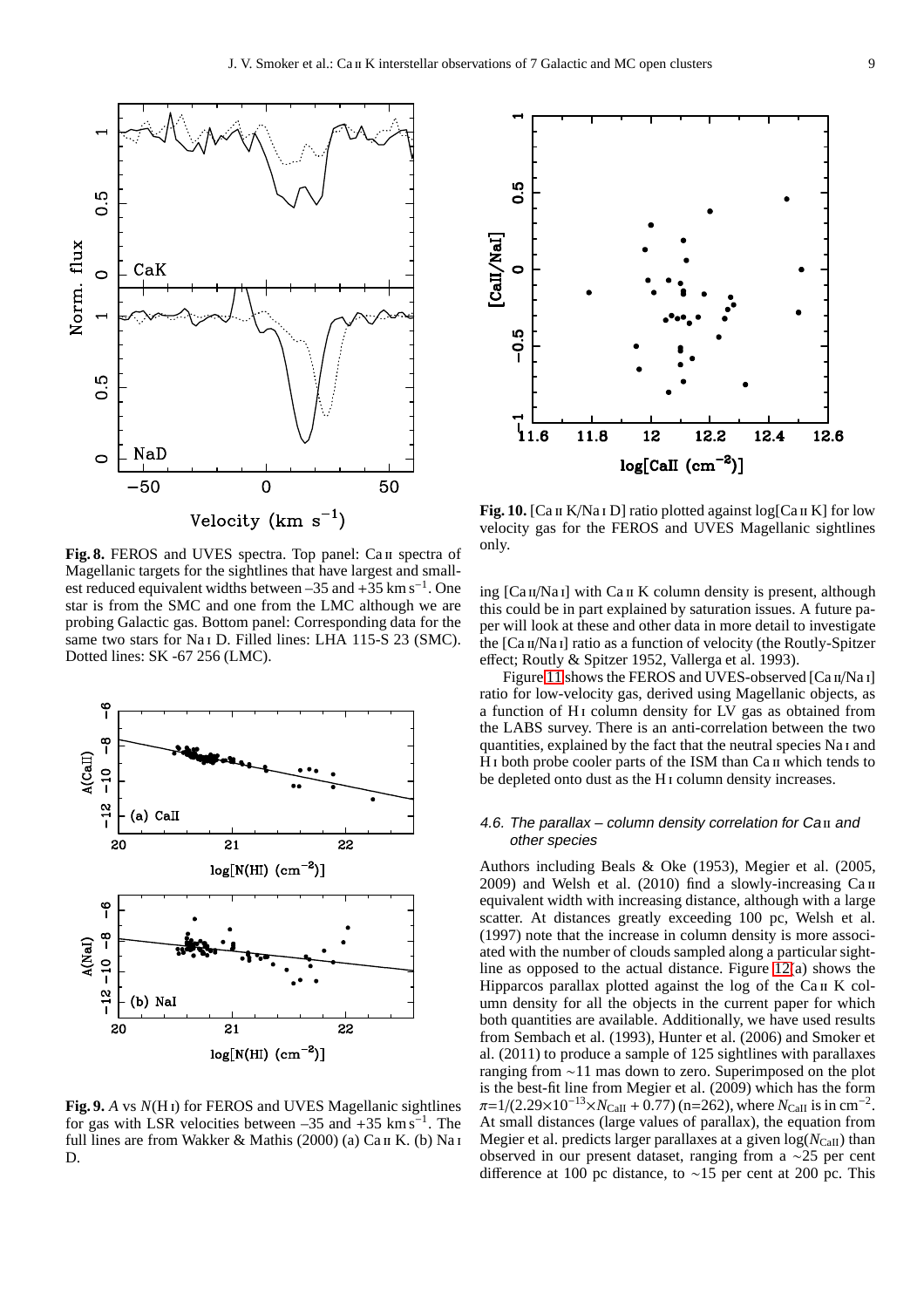

<span id="page-9-1"></span>**Fig. 11.** [Ca II K/Na I D] ratio plotted against log[H<sub>I</sub>] for low velocity gas for the FEROS and UVES Magellanic sightlines only.

is likely just a reflection of the differing sightlines used in the two datasets, as previously observed when results from Megier et al. (2005) and Megier et al. (2009) are compared. We note that the Local Bubble has dimensions of around ∼100 pc (e.g. Breitschwerdt et al. 1998, Welsh & Shelton (2009) and references therein), and hence the column densities in this region are frequently very low (e.g. Frisch & York 1983). Therefore, any analytical formula for the parallax/column density is likely to fail in this regime. The best fit that we obtain is;

$$
\pi(mas) = 1/(2.39 \times 10^{-13} \times N_{\text{Call}}(cm^{-2}) + 0.11),\tag{1}
$$

which is also displayed on the figure. To further evaluate the relationship, we have plotted in Fig. [12\(](#page-10-0)b)-(h) the parallaxes against Ca II column densities taken from the compilation of Gudennavar et al. (2012), the most extensive dataset of such measurements available in the literature. In particular, Fig. [12\(](#page-10-0)b) shows 419 data points with absolute values of Galactic latitude less than  $10.0\degree$ , with the best-fit lines from Megier et al. (2009) and the current result superimposed. Figures EA29 to **??** (available online) shows the corresponding plot of parallax against column density for the 38 species from Gudennavar et al. (2012). Clear correlations (although with large scatters) are visible in Al<sub>I</sub> (few data points), Ca<sub>II</sub>, D<sub>I</sub> (few data points), Mn<sub>II</sub>, Na I, O vI, P II and Ti II. Of these, only Mn II and P II are typically the dominant ionisation stage in the warm ISM (Sembach et al. 2000). Hence it is likely that other factors, such as dust depletion and inherant clumpiness of the element, causes much of the observed scatter. In particular,  $S \text{II}$  is both the dominant ionisation stage and typically the element is thought to be little depleted onto dust grains in the diffuse ISM. However, the parallax/column density relationship for this line shows no reduced scatter compared with other elements.

Finally, in Fig. [13](#page-11-0) we plot the Hipparcos parallax against the Ca II column density, the Hipparcos parallax against the spectroscopic parallax and the spectroscopic parallax against the Ca  $\pi$  column density. Data are taken from Gudennavar et al. (2012) and we only include stars of spectral type V in the comparision. The spectroscopic parallaxes used absolute magnitudes and colours from Schmidt-Kaler (1982) and Wegner (1994), from which we estimated the reddening and hence the distance to the stars in question. Straight line fits between 100 pc and 1000 pc for CaII/Hipparcos, Spectroscopic/Hipparcos and CaII/Spectroscopic result in scatters in the ordinate of 0.67, 0.35 and 0.60, respectively. Hence between these distance limits the scatter in the parallax vs spectroscopic parallax fit is 0.25 dex or a factor 1.8 smaller than the parallax vs Ca ii column density fit. We have attempted to improve the correlation by only including sightlines where  $log(Ca \pi/Na)$  exceeds 0.5, to exclude instances with cooler gas present in which the  $Ca<sub>II</sub>$  is locked up in dust grains. However, the correlation between parallax and Ca II is not significantly improved when using this subsample.

#### <span id="page-9-0"></span>**5. Summary and suggestions for future work**

We have described the use of FLAMES, FEROS and UVES archive data towards field stars and open clusters in the Milky Way and Magellanic Clouds to obtain information on the variability of Ca II in the Galactic interstellar medium and its possible use as a distance indicator. We find that towards 4 Magellanic open clusters the maximum variation observed is between a factor of ∼1.8 and 3 in equivalent width or ∼0.3–0.5 dex in column density in the optically thin approximation over fields of size  $\sim$ 0.05–6 pc. These observations can be explained by a simple model of the ISM presented in van Loon et al. (2009) although likely other functional forms of the ISM would also match the observations. Using archive observations and results from the literature we derive a parallax – column density relationship for Milky Way gas in Ca II of  $\pi$ (mas)=1/(2.39×10<sup>-13</sup>× $N_{CaII}$ (cm<sup>-2</sup> + 0.11) that predicts parallaxes to within 15 percent of the Megier et al. (2009) values for distances of 200 pc.

A future paper will use the FLAMES HR4 grating setting to study the variation in the Ca<sub>I</sub> and CH<sup>+</sup> lines at 4226Å and 4232Å, respectively, for the sample of clusters discussed here, to determine the variation in neutral and molecular column density. New observations using the Na i D line could probe the variation in the Routley-Spitzer effect on small scale and how it changes with reddening.

*Acknowledgements.* This paper makes use of data taken from the Archive of the European Southern Observatory. This research has made use of the simbad database, operated at CDS, Strasbourg, France. JVS thanks Queen's University Belfast for financial support under the visiting scientist scheme and to ESO for financial support under the Director General's Discressionary fund. We would like to thank an anonymous referee for their careful reading of the original manuscript.

#### **References**

Albert C. E., Blades J. C., Morton D. C., Lockan F. J., Proulx M., Ferrarese L., 1993, ApJS, 88, 81

André Ph., et al., 2010, A&A. 518, 102

Andrews S. M., Meyer D. M., Lauroesch J. T., 2001, ApJ, 552, 73

Beals C. S., Oke J. B. 1953, MNRAS, 113, 530

Bertin P., Lallement R., Ferlet R., Vidal-Madjar A., 1993, A&A, 278, 549

Bowen D. V., 1991, MNRAS, 251, 649

Breitschwerdt D., Freyberg M., Truemper J.,1998, In: IAU Coloq 166, "The local bubble and beyond". LNP, vol 506, Springer, Berlin

Chappell D., Scalo J., 2001, MNRAS, 325, 1

Dekker H., D'Odorico S., Kaufer A., Delabre B., Kotzlowski H., 2000, SPIE, 4008, 534

Dickey J. M., 2007, IAUS, 237, 1

Elmegreen B. G., Scalo J., ARA&A, 2004, 42, 211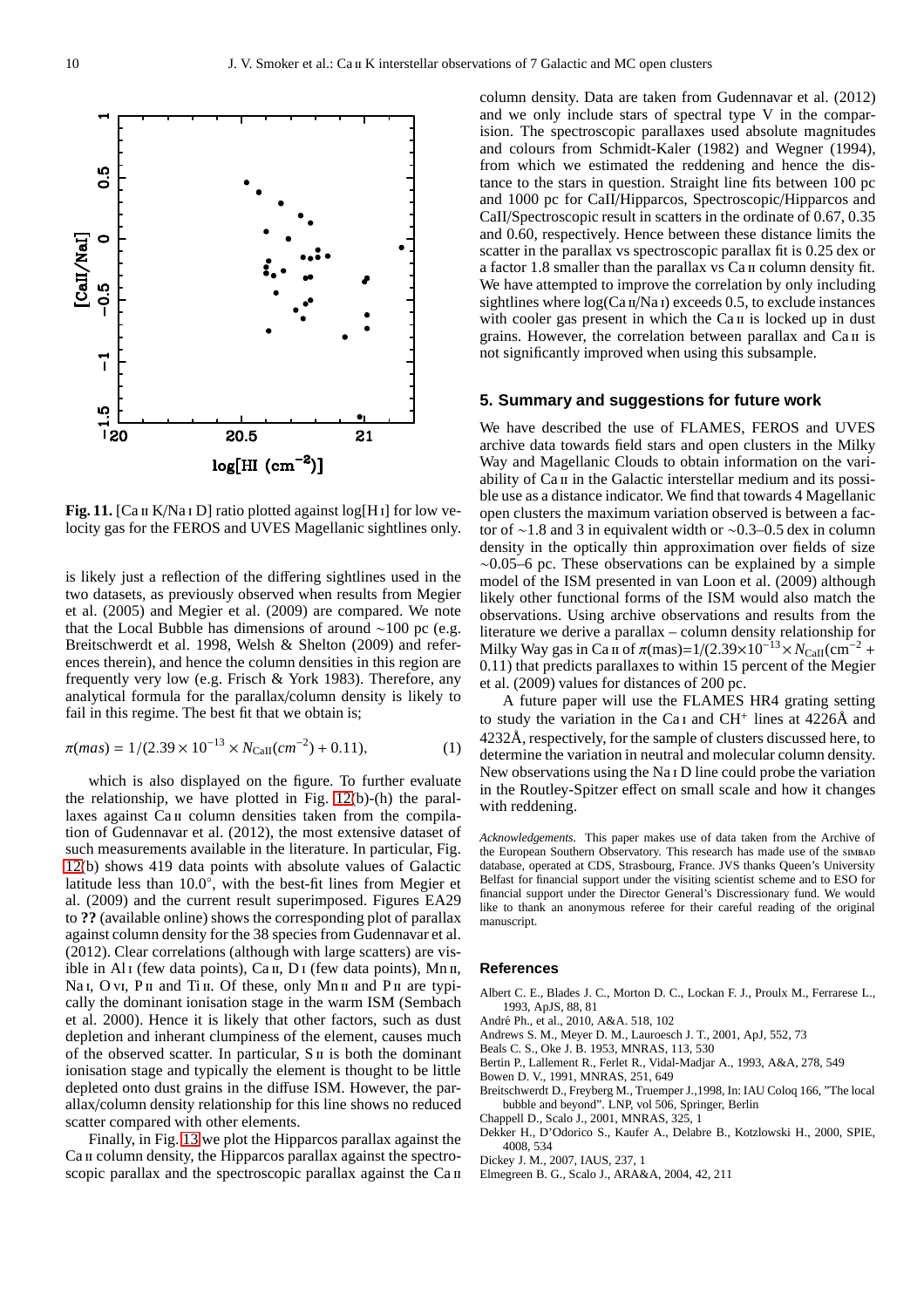

<span id="page-10-0"></span>**Fig. 12.** (a) Hipparcos parallax against  $logN(Ca \text{ if } K)$  for stars in the current Galactic FEROS sample plus objects taken from the literature. The red line is the best-fit from Megier et al. (2009). The green line is the best fit derived from the current data to the function  $\pi = 1/(A \times N+b)$  where A=2.39×10<sup>-13</sup> and b=0.11. (b)-(h) Corresponding plots with data taken from the compilation of Gudennavar et al. (2012) and a range of Galactic latitude and longitudes.

- ESA, 1997, The Hipparcos and Tycho Catalogues (ESA SP-1200) (Noordwijk: ESA)
- Falceta-Goncalves D., Kowal G., Falgarone E., Chian A. C.-L., 2014, Nonlin. Processes Geophys., 21, 587
- Frisch P. C., York D. G., 1983, ApJ, 271, 59
- Gómez Gilberto C., Vázquez-Semadeni E., 2014, ApJ, 791, 124
- Gudennavar S.B., Bubbly S.G., Preethi K., Murthy J., 2012, ApJS, 199, 8
- Hartmann J., 1904, ApJ, 19, 268
- Heiles C., 1997, ApJ, 481, 193
- Hennebelle P., Falgarone E., 2012, A&ARv, 20, 55
- Hobbs L., 1975, ApJ, 202, 628
- Howarth I. D., Price R. J., Crawford I. A., Hawkins I., 2002, 335, 267 Howarth I. D., Murray J., Mills D., Berry D. S., 1996, Starlink User Note SUN
- 50, Rutherford Appleton Laboratory/CCLRC